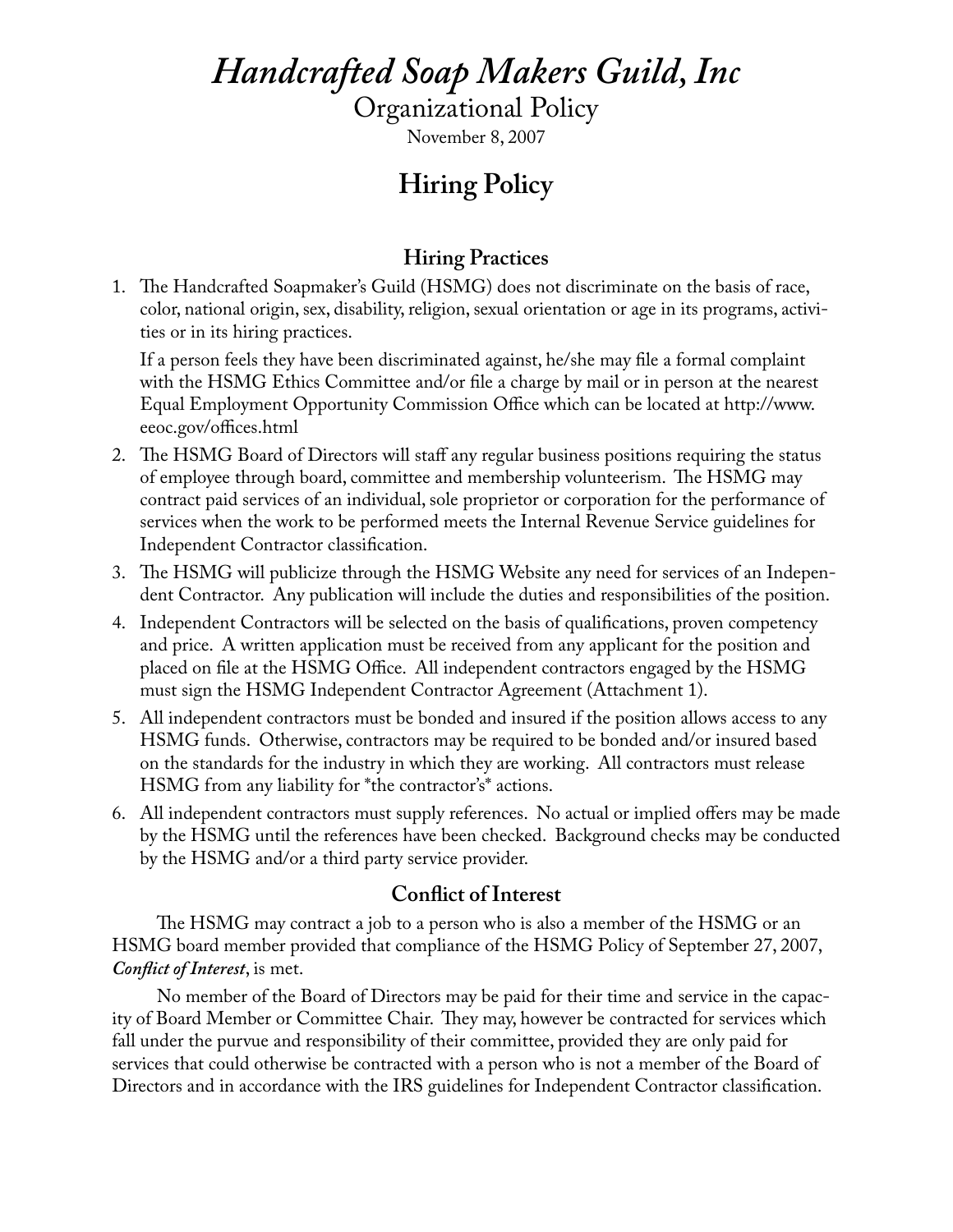## **Duties, Term and Compensation:**

- 1. The Independent Contractor's duties, term of engagement and compensation shall be properly defined under a written agreement which clearly states the parameters of the job, payment schedule, benchmarks for production and any other information required to define the rights, responsibilities and obligations of both parties under the agreement.
- 2 The HSMG Committee seeking to hire the independent contractor must complete the Independent Contractor Pre-Hire Worksheet (Attachment 2) and submit the completed form with the request to hire the contractor.
- 3. Any compensation, including expenses, must be set forth in a budget and approved by the Board of Directors. The budget may be amended in writing from time to time, or supplemented with subsequent estimates for services to be rendered by the Independent Contractor if agreed to by a 2/3 majority vote of the HSMG Board of Directors. Each payment to a contractor under the terms of a contract may only be made after the Board of Directors has reviewed performance under the contract and has specifically approved the payment be made.

## **Taxability**

The HSMG must be able to prove to the IRS that an individual or firm providing services to the HSMG is an independent contractor and not an employee. In order for the HSMG to determine whether the appropriate legal criteria have been met, a member of the HSMG Board of Directors must complete a Service Provider Questionnaire Form (SPQ) (Attachment 3) unless an SPQ is on file reflecting a similar scope of work for the individual or firm providing the service.

Payments to independent contractors are income subject to taxation. Independent contractors are required to provide a completed W-9 to the HSMG before payment will be processed. All Independent Contractors will receive 1099 forms at the end of the year and amounts shall be reported to the IRS be in accordance with tax regulations.

#### **Confidentiality**

All independent contractors contracted by the HSMG must agree to preserve the confidential nature of the contract and not disclose any information of a confidential nature regarding the business, members or finances during and after termination of the contract without the express written consent of the HSMG Board of Directors.

#### **Termination**

The HSMG reserves the right to terminate any contractual agreement at any time by 10 working days' written notice. The HSMG may also terminate without prior or written notice if the independent contractor is convicted of any crime or offense, fails or refuses to comply with the written policies or reasonable directive of the HSMG, is guilty of serious misconduct in connection with performance of duties, or materially breaches provisions of the HSMG Independent Contract Agreement.

Written by Policies Procedures and Bylaws committee Approved by the Board of Directors November 8, 2007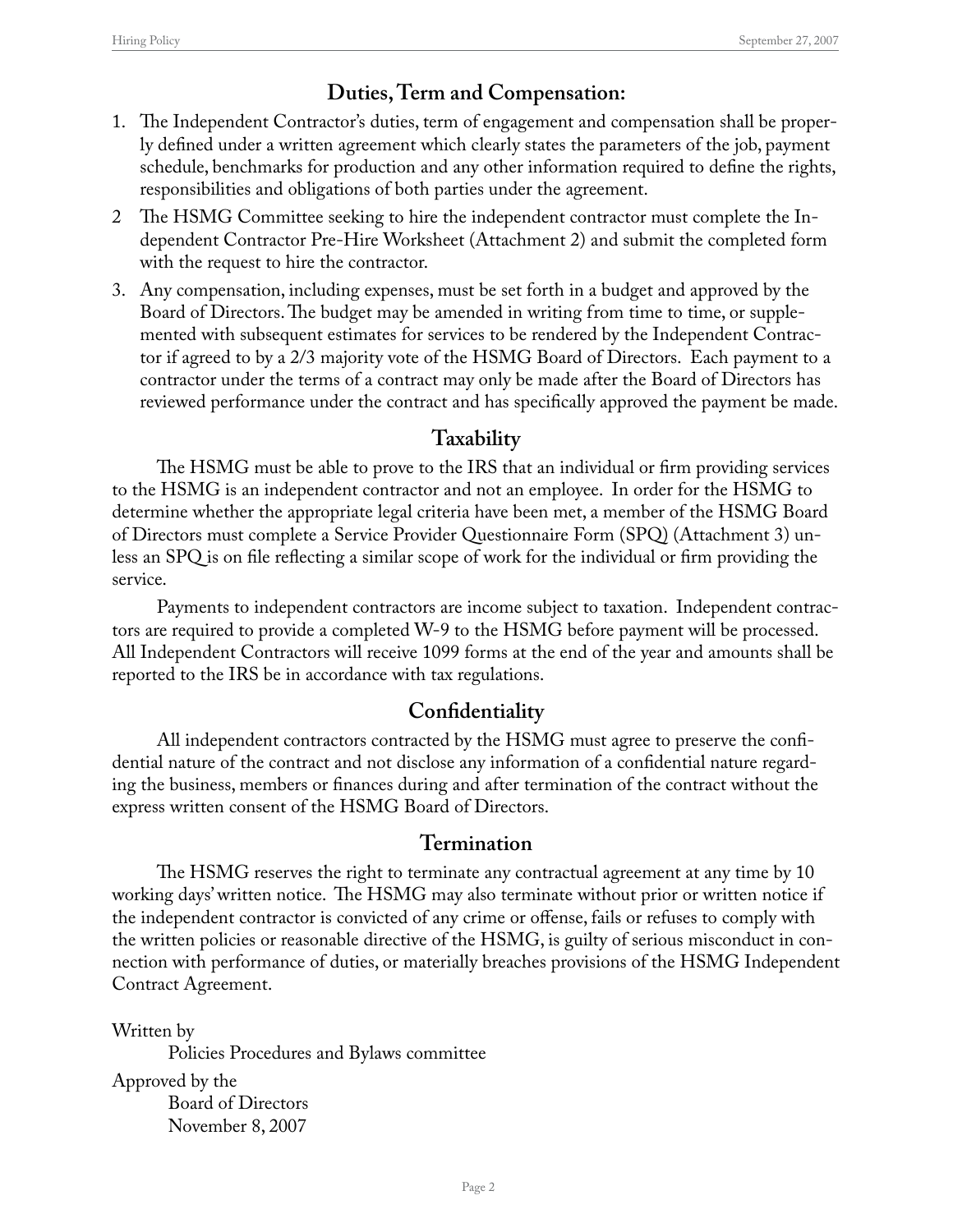# **Independent Contractor Agreement**

| This Agreement is entered into as of the | dav of | 200, between the |
|------------------------------------------|--------|------------------|
| Handcrafted Soap Makers Guild and        |        |                  |

\_\_\_\_\_\_\_\_\_\_\_\_\_\_\_\_\_\_\_\_\_\_\_\_\_\_\_\_\_\_\_\_\_\_\_\_\_\_\_\_\_ (the "Contractor").

- 1. **Independent Contractor.** Subject to the terms and conditions of this Agreement, the HSMG hereby engages the Contractor as an independent contractor to perform the services set forth herein, and the Contractor hereby accepts such engagement.
- 2. **Duties, Term and Compensation.** The Contractor's duties, term of engagement, compensation and provisions for payment thereof shall be as set forth in the budget which is attached as Schedule A, which may be amended in writing from time to time, or supplemented with subsequent estimates for services to be rendered by the Contractor and agreed to by the HSMG Board of Directors, and which collectively are hereby incorporated by reference.
- 3. **Expenses.** During the term of this Agreement, the Contractor shall bill and the HSMG shall reimburse her/him for all reasonable and approved out-of-pocket expenses as set forth in Schedule A which are incurred in connection with the performance of the duties hereunder.
- 4. **Written Reports.** The HSMG Board of Directors may request that project plans, progress reports and a final results report be provided by the Contractor. A final results report shall be due at the conclusion of the project and shall be submitted to the HSMG Board of Directors in a confidential written report at such time. The results report shall be in such form and setting forth such information and data as is reasonably requested by the HSMG Board of Directors.
- 5. **Confidentiality.** Upon the expiration or earlier termination of this Agreement, or whenever requested by the HSMG Board of Directors, the Contractor shall immediately deliver to the HSMG all such files, records, documents, specifications, information and other items in his/ her possession or under his/her control. The Contractor further agrees that he/she will not disclose his/her retention as an independent contractor or the terms of this Agreement to any person without the prior written consent of the HSMG Board of Directors and shall at all times preserve the confidential nature of his/her relationship to the HSMG and of the services hereunder. The Contractor also agrees to keep confidential and shall not, during the continuance of the Contract or any time after the termination thereof, without the express written consent of the HSMG Board of Directors, disclose to any person or organization any information that may be deemed confidential including, but not limited to, finance, business or membership which a Contractor may have acquired during the course of the Contract.
- 6. **Conflicts of Interest.** The Contractor represents that he/she is free to enter into this Agreement and that this engagement does not violate the HSMG Conflict of Interest Policy or any agreement between the Contractor and any third party. During the term of this agreement, the Contractor shall devote as much of his/her productive time, energy and abilities to the performance of his/her duties hereunder as is necessary to perform the required duties in a timely and productive manner. The Contractor is expressly free to perform services for other parties while performing services for the HSMG.
- 7. **Termination.** The HSMG may terminate this Agreement at any time by 10 working days' written notice to the Contractor. In addition, if the Contractor is convicted of any crime or offense, fails or refuses to comply with the written policies or reasonable directive of the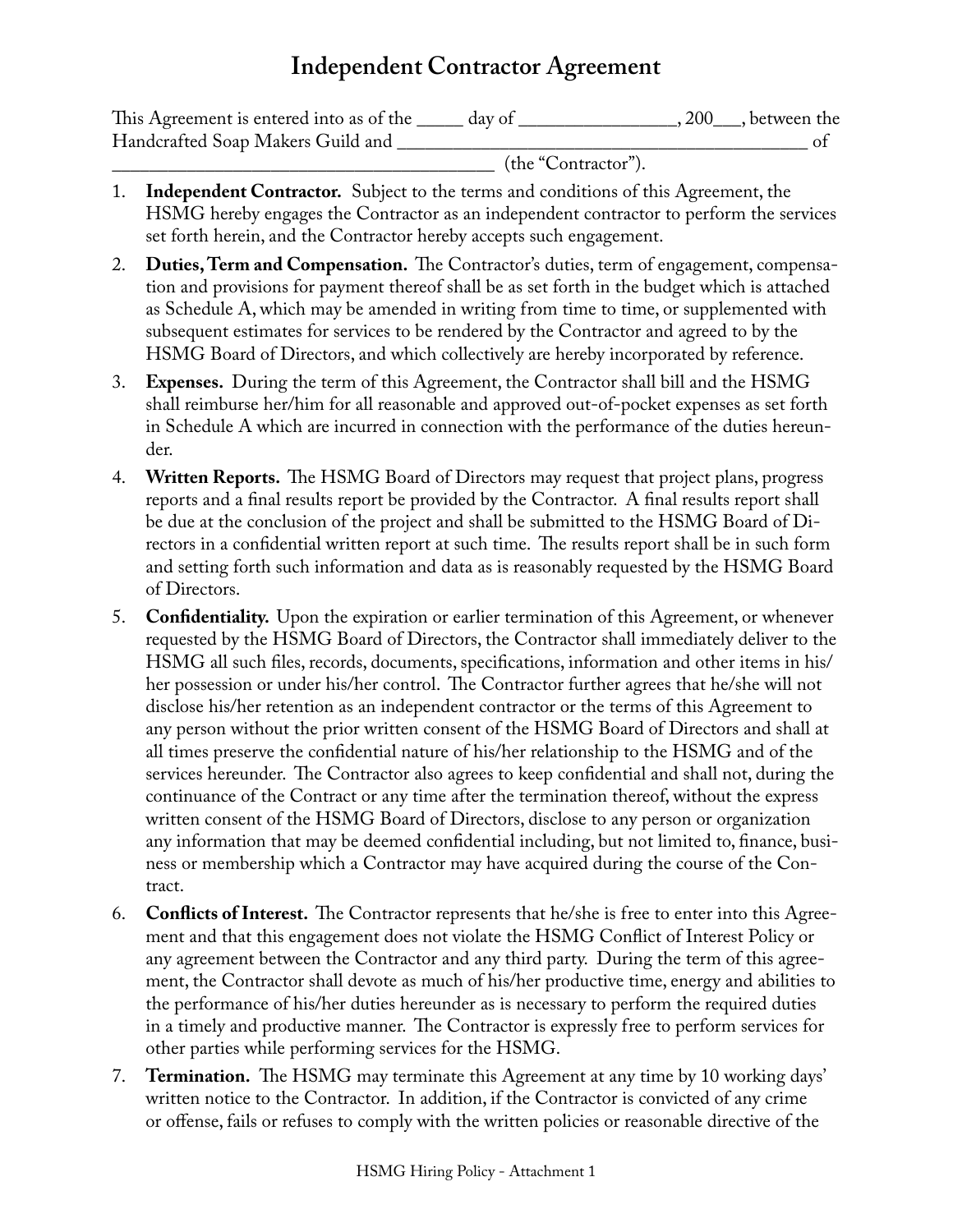HSMG, is guilty of serious misconduct in connection with performance hereunder, or materially breaches provisions of this Agreement, the HSMG Board of Directors at any time may terminate the engagement of the Contractor immediately and without prior written notice to the Contractor.

- 8. **Independent Contractor.** This agreement shall not render the Contractor an employee, partner, agent of, or joint venturer with the HSMG for any purpose. The Contractor is and will remain an independent contractor in his/her relationship to the HSMG. The HSMG shall not be responsible for withholding taxes with respect to the Contractor's compensation hereunder. The Contractor shall have no claim against the HSMG hereunder or otherwise for vacation pay, sick leave, retirement benefits, social security, worker's compensation, health or disability benefits, unemployment insurance benefits, or employee benefits of any kind. The Contractor shall provide the HSMG with W-9's in order to be eligible for payment for services. The Contractor will receive 1099 forms at the end of the year in accordance with tax regulations.
- 9. **Insurance**. The Contractor will be bonded and insured (including malpractice insurance, if warranted) relative to any service that he/she performs for the HSMG and agrees to release HSMG from any liability for his/her actions in the service of his/her duties.
- 10. **Assignment.** The Contractor shall not assign any of his/her rights under this Agreement, or delegate the performance of any of his/her duties hereunder, without the prior written consent of the HSMG Board of Directors.
- 11. **Modification or Amendment.** No amendment, change or modification of this Agreement shall be valid without written approval by the HSMG Board of Directors.
- 12. **Entire Understanding.** This document and any exhibit attached constitute the entire understanding and agreement of the parties, and any and all prior agreements, understandings, and representations are hereby terminated and canceled in their entirety and are of no further force and effect.
- 13. **Unenforceability of Provisions.** If any provision of this Agreement, or any portion thereof, is held to be invalid and unenforceable, then the remainder of this Agreement shall nevertheless remain in full force and effect.

IN WITNESS WHEREOF the undersigned have executed this Agreement as of the day and year first written above. The parties hereto agree that facsimile signatures shall be as effective as if originals.

By: \_\_\_\_\_\_\_\_\_\_\_\_\_\_\_\_\_\_\_\_\_\_\_\_\_\_\_\_\_\_\_\_\_\_\_\_\_\_\_\_ \_\_\_\_\_\_\_\_\_\_\_\_\_ Signature of Contractor Date

By: \_\_\_\_\_\_\_\_\_\_\_\_\_\_\_\_\_\_\_\_\_\_\_\_\_\_\_\_\_\_\_\_\_\_\_\_\_\_\_\_\_ \_\_\_\_\_\_\_\_\_\_\_\_\_ Signature of HSMG President Date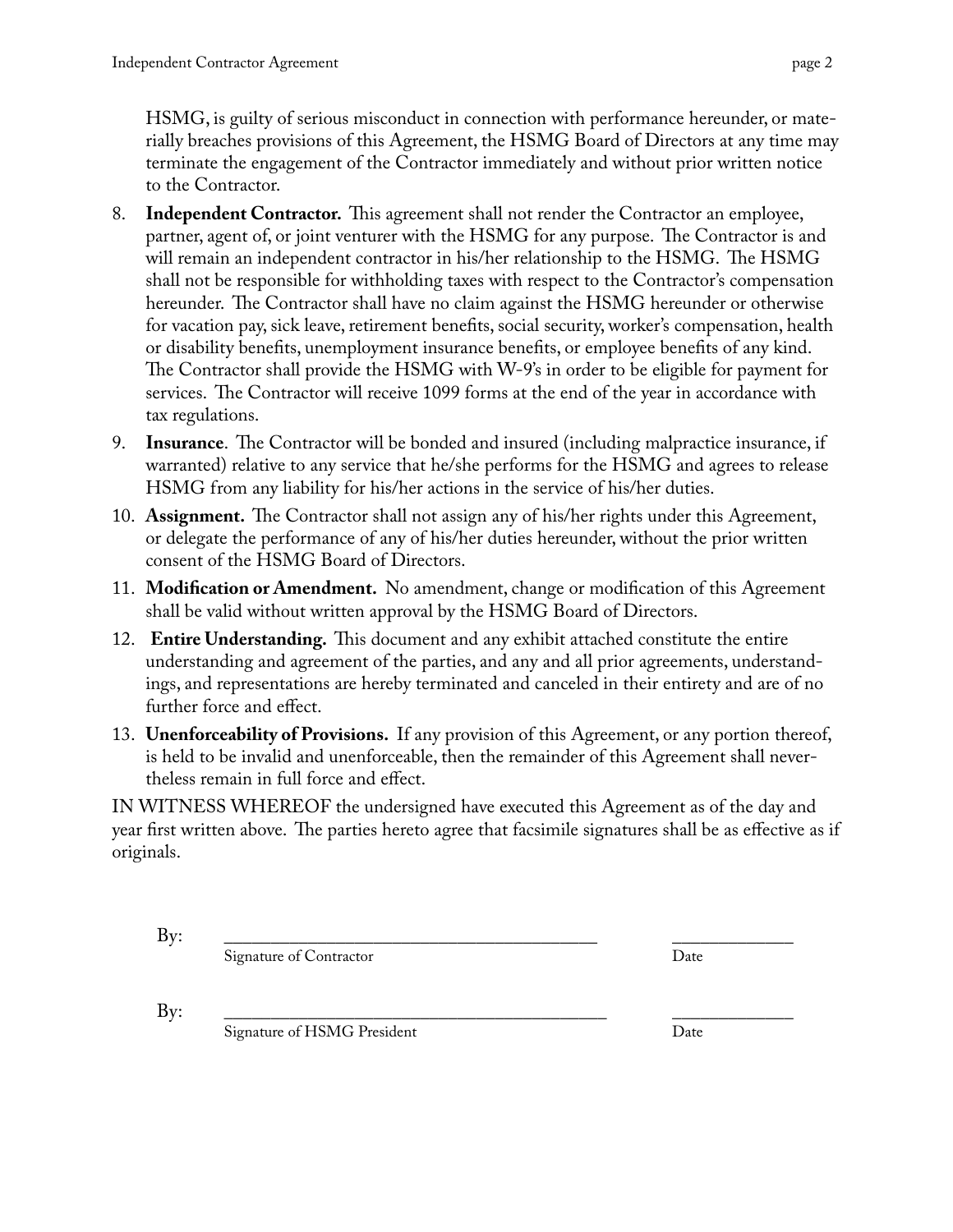# **Independent Contractor Pre-Hire Worksheet**

#### **Information About the Individual**

|                 | $\Box$ Individual $\Box$ Sole Proprietor $\Box$ Corporation SS# or EIN: |  |  |
|-----------------|-------------------------------------------------------------------------|--|--|
| Individual Name |                                                                         |  |  |

Name of Company

# **IRS Classification Factors**

Before a worker is hired as an independent contractor, the following checklist must be completed to help determine whether an employer/employee relationship exists.

| Please circle the answer that best describes the relationship                                                                                  | <b>YES</b><br>(Employee) | NO             |
|------------------------------------------------------------------------------------------------------------------------------------------------|--------------------------|----------------|
| (Contractor)                                                                                                                                   |                          |                |
| Behavioral Control: Right to direct and control details<br>and means by which worker performs services.                                        | <b>YES</b>               | N <sub>O</sub> |
| <b>Instructions.</b> Will the HSMG have the right to give the<br>Worker instructions about when, where, and how he or she<br>is to do the job? | <b>YES</b>               | NO             |
| Training. Will the worker receive training from the HSMG?                                                                                      | <b>YES</b>               | NO.            |
| Financial Control: Right to direct and control economic<br>aspects of the worker's activities.                                                 | <b>YES</b>               | NO             |
| Significant Investment. Has the worker failed to invest in<br>Facilities (such as an office) used to perform services?                         | <b>YES</b>               | NO             |
| <b>Payment of Expenses.</b> Will the HSMG pay the worker's<br>Business or travel expenses?                                                     | <b>YES</b>               | NO             |
| Services Available. Does the worker not make his or her<br>Services available to other employers?                                              | <b>YES</b>               | NO             |
| Payment Schedule. Will the HSMG pay the worker by the<br>hour, week, or month rather than by commission or by the job?                         | <b>YES</b>               | NO             |
| <b>Realization of Profit or Loss.</b> Will the arrangement prevent the<br>worker from realizing a profit or suffering a loss?                  | <b>YES</b>               | NO             |
| <b>Relationship of Parties:</b> Intent of parties concerning status<br>and control of worker.                                                  | <b>YES</b>               | N <sub>O</sub> |
| Written Contract. Will a written contract not be executed<br>describing the worker as an independent contractor?                               | <b>YES</b>               | NO             |
| <b>Employee Benefits.</b> Will the worker receive any employee benefits?                                                                       | <b>YES</b>               | N <sub>O</sub> |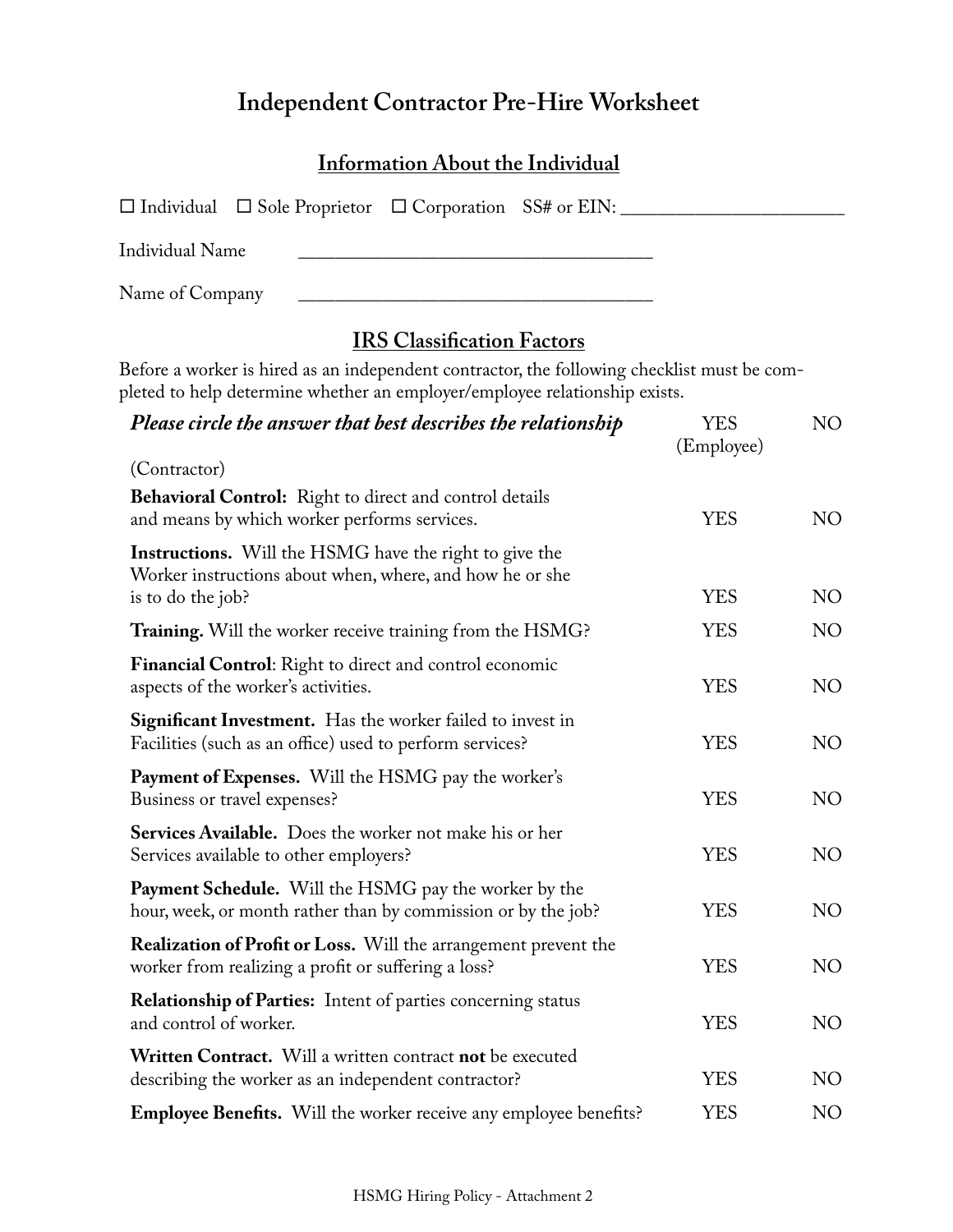| <b>Right to Terminate.</b> Could the HSMG terminate the worker at<br>any time without incurring liability?                                    | YES | NO. |
|-----------------------------------------------------------------------------------------------------------------------------------------------|-----|-----|
| <b>Regular Business Activity.</b> Is the work to be performed part of the<br>regular business of the HSMG, such as providing member benefits? | YES | NO. |

# **Evaluation of Classification Factors**

(Use separate sheet, if necessary.)

Areas that Support Employee Status:

Areas That Support Contractor Status:

### **Determination:**

| Hire worker as an independent contractor?     | <b>YES</b> | NO. |
|-----------------------------------------------|------------|-----|
| Utilize Volunteers to accomplish the project? | YES        | NO. |

Prepared By\_\_\_\_\_\_\_\_\_\_\_\_\_\_\_\_\_\_\_\_\_\_\_\_\_\_\_ Date\_\_\_\_\_\_\_\_\_\_\_\_\_\_\_\_\_\_\_

| Jate |  |  |
|------|--|--|
|      |  |  |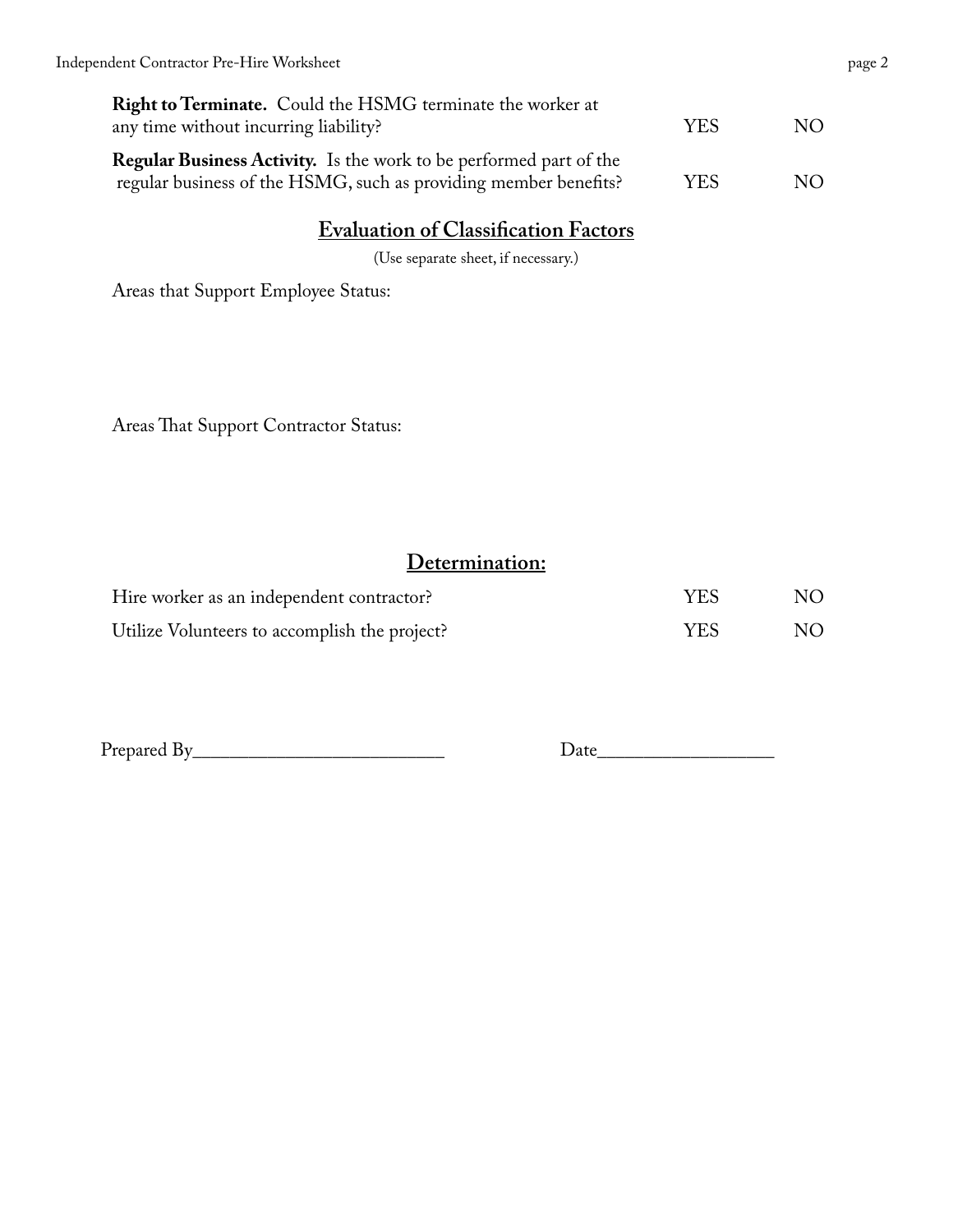# **Independent Contract Service Provider Questionnaire**

Name of Individual: Name of Business: Nature of Business:

Please answer the following questions about the proposed independent contractor and discuss your answers as appropriate. Attach additional sheets if necessary.

- 1. Is the proposed contractor a corporation? YES NO If so, please provide tax identification number: If the proposed contractor is an individual, please provide the individual's United States social security number or individual tax identification number:
- 2. Conflict of Interest: Does a volunteer of the HSMG serving in an official capacity or any member of their immediate families have a direct or indirect financial interest in the independent contractor specified above? YES NO (If yes, attach proof of compliance with the HSMG's Conflict of Interest Policy.)
- 3. Please attach a statement describing the nature of the service to be performed by the proposed contractor and how that service relates to the responsibilities of your committee and a **detailed** scope of services to be provided.
- 4. Is the proposed contractor going to be involved in completion of daily operations on your<br>committee? YES NO Please explain why or why not?
- 5. How long will the contractor be working on the project?
- 6. Will the contractor perform the services personally? YES NO With other individuals? YES NO

Of those other individuals, whose employees are they?

- 7. Will this project require full-time effort by the contractor personally? YES NO
- 8. Does the proposed contractor perform work for and solicit work from other clients? YES NO

Please attach the proposed contractor's brochure or resume (if available).

9. Is the proposed contractor listed in any service directory for the services to be contracted? YES NO

Please attach photocopies of the listings.

- 10. Will your committee specify: (if yes, please explain)
	- a. Where the work is performed? YES NO
	- b. What hours will be worked? YES NO
	- c. How the work is performed? YES NO
- 11. Does your committee substantially control or have the right to substantially control: The detailed method of work? YES NO Result of work? YES NO (If yes, plese explain.)